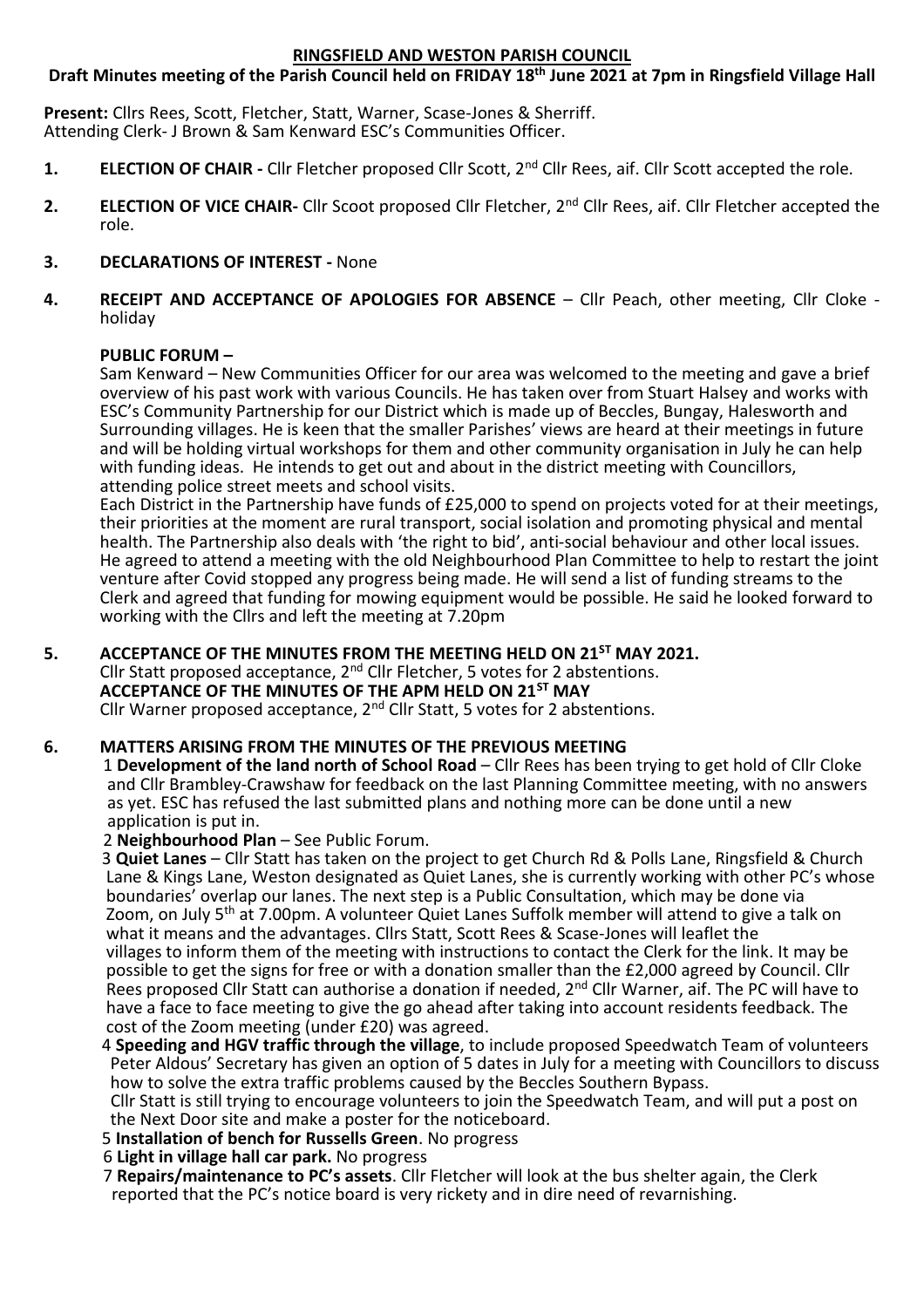- 8 **Events to mark the end of lockdown** See Any other business. discuss lighting the beacon. The Clerk apologised over the confusion of this agenda item. Cllr Statt asked if the PC would agree to her registering their intent to join in the national and international event on  $7<sup>th</sup>$  June 2022 to celebrate the Queen's Platinum Jubilee. Cllr Rees proposed registering, 2<sup>nd</sup> Cllr Scott, aif.
- 9 **Grass cutting – cricket pitch.** After a long discussion covering the high costs and the fact that all the contractors hired by the PC have attracted complaints Cllr Sherriff proposed handing back the responsibility for arranging and paying for grass cutting of the cricket pitch and grounds surrounding the village hall to the Community Council, giving one month's notice to authorise payment to Brian Gooderham (Cricket Club) for one cut per week until 25<sup>th</sup> July at £117.00 per cut, and to give notice to PRS Agriculture of the PC's intention to end the contract for all grass cutting in the village, and to try to get funding for new mowing machinery from ESC, 2<sup>nd</sup> Cllr Fletcher, 6 votes for Cllr Rees abstained. Clerk to advise the Community Council, Cricket Club and PRS of this decision. Cllr Sherriff informed the meeting that Darren Self would be sending in a bill for repairs to a lawn mower, this repair had not been previously authorised by the PC, Cllr Sherriff instructed the Clerk to forward it to the Community Council. The Clerk asked who would cut Russells Green in future if no contractor wanted to take it on, Cllrs Rees and Statt said they could most likely get willing volunteers.

# **7 FINANCE**

# **a. Accounts for Payment**

J Brown, Clerk's pay & expenses includes ICO & sign 372.24 N J Hall Grass cutting – Play area May **45.00**<br>**1417.24 E417.24 Total 2 £417.24**

**During the week Cllrs had agreed to pay Brian Gooderham (Cricket club) £117.00 for one cut of the pitch, however no invoice has been sent to the Clerk.**

**Cllr Statt proposed acceptance of these accounts, 2nd Cllr Scase-Jones, aif.**

**b Accounts already paid –**

**c Receipts** – None

**d Bank Balance Statement at 29th May 2021. £15,105.22 -**

 **includes £570.71 Play area funds**

 **e CIL money in hand total £293.39 -** £39.77 to spend by Oct 2023 + £253.62 by Apr 2024

# **8 CORRESPONDENCE** – None

# **9 PLANNING –**

**a Applications Rec'd –** DC/21/2109/FUL Ringsfield Primary School. To convert an area of grass and bark to tarmac to increase the size of the playground. Cllr Statt proposed no objections, 2<sup>nd</sup> Cllr Fletcher, 6 votes for 1 against.

 DC/ 21/2703/FUL. Devonshire Farm. Conversion of existing building with extant permission to convert to a single dwelling, erection of cartlodge/office, and change of use from agricultural land to domestic curtilage. Cllr Rees proposed no objections, 2nd Cllr Statt, 6 votes for 1 abstention.

**b Decisions Rec'd–** DC/20/1001/OUT Land to the north of School Road. Construction of up to 33 dwellings. REFUSED

# **10 REPORTS**

**County and District Councillor's Reports.** Cllr Clokes' reports have been circulated **Parish Councillor's Reports-** Cllr Scase-Jones will contact Weston's Church Warden re PC's use of their noticeboard.

#### **Clerk's Report – To include crime report sourced from Suffolk Constabulary's website.** There were no crimes reported in April.

 Cllr Francis has handed in his resignation, ESC's Notice of Vacancy is on the notice board and the Electoral Officer will notify the Clerk, in due course, if there is to be an election or if a new Cllr can be co -opted.

# **11 ANY OTHER BUSINESS –**

**Cllr Rees** announced that an end of Lockdown Party will be held on August 29<sup>th</sup> from 2-4pm, this will be an alcohol free event in the village hall with the PC paying for teas, coffees and cakes. There will be activities for the children and a PA system for music. The invites are being printed and will be delivered to all homes in the 2 villages. Quite a few people have volunteered to help but there is always room for more, please contact the PC or a Community Council member if you would like to help.

 **Cllr Statt** said that Zoom charges for the QLS Public Consultation will be under £20, cheaper than hall hire and Clerk's mileage.

 **Cllr Statt** asked for permission to purchase 2 replacement Defib Pads and proposed authorising an emergency payments of up to £200.00 per time for repairs to the equipment if needed,  $2^{nd}$  Cllr Scott, aif.